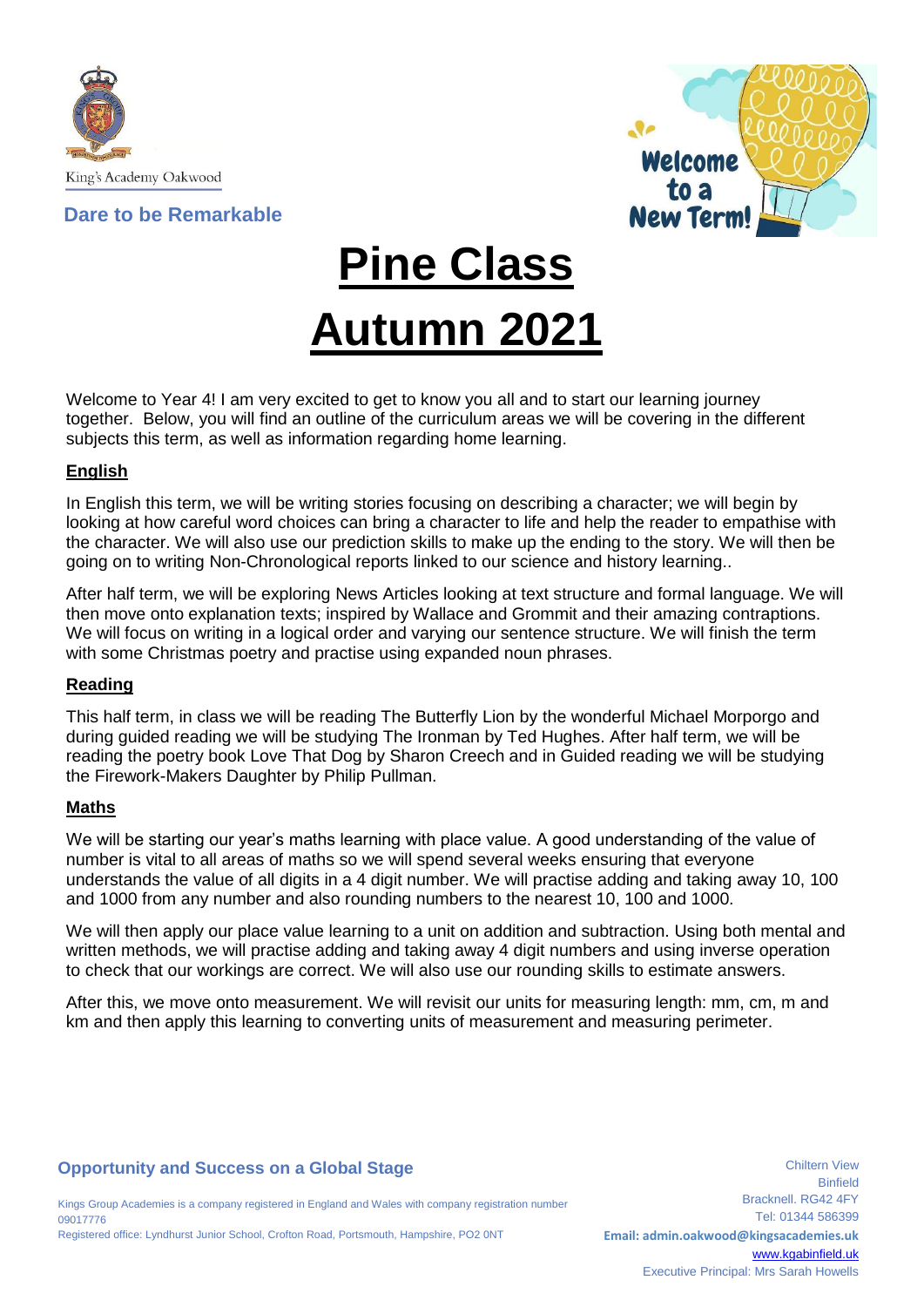Lastly, we will be learning how to multiply and divide bigger numbers and explore what happens when we multiply and divide a number by 10, 100 or 1000. Good times table knowledge will help you enormously in this unit, so do keep practicing your times tables at home.

# **Science**

In Science this term, our topic is Living Things and Their Habitats. We will be learning about food chains and using the terms producer, consumer and predator. We will learn how animals can be classified into groups and how animals are adapted to live in different environments. We will also be investigating what animals and insects live in our community.

After half term, we will be learning about states of matter. We will learn about different types of solids, liquids and gases, including solids which behave like a liquid! We will investigate reversible changes (like freezing water and melting ice) and irreversible changes (like bread becoming toast).



#### **Humanities**

This term, our History topic is Anglo-Saxons and the Scots. We will be learning about who they were, when they came to Britain and researching some of their most famous leaders. We will also be finding out why they came to Britain and learning about their art, way of life and their beliefs.

After the October half term, we will be learning about rivers and the water cycle in our Geography lessons. We will look at how the water cycle works and build on our science knowledge about water to include evaporation and condensation. We will also look at how water is useful, how it is stored and how it is treated so that it is safe to drink. Finally, we will learn how important it is to protect our rivers and water systems.

# **RE**

This half term, we will be learning about Judaism and finding out how special the relationship is that Jews have with God. We will also find out about worship and whether this helps people to feel closer to God or their faith community.

After October half term, we will be learning about Christianity and what it is like for Christians to follow God. We will also find out about the most significant parts of the nativity story for Christians today.

# **Home Learning**

In Year Four, home learning will consist of Reading, Times Tables, Spelling and an additional weekly task. Home learning tasks will all be set on Google Classroom; the children will all have a log in to google classroom on a sticker in their reading records. Children will also be provided with a homework book so they can complete tasks either in there or electronically.

Homework is to be completed and submitted electronically or written in the homework book and handed into class by the due date.

#### **Reading at Home**

# **Opportunity and Success on a Global Stage**

Kings Group Academies is a company registered in England and Wales with company registration number 09017776 Registered office: Lyndhurst Junior School, Crofton Road, Portsmouth, Hampshire, PO2 0NT

**Binfield** Bracknell. RG42 4FY Tel: 01344 586399 **Email: admin.oakwood@kingsacademies.uk** [www.kgabinfield.uk](http://www.kgabinfield.uk/) Executive Principal: Mrs Sarah Howells

Chiltern View